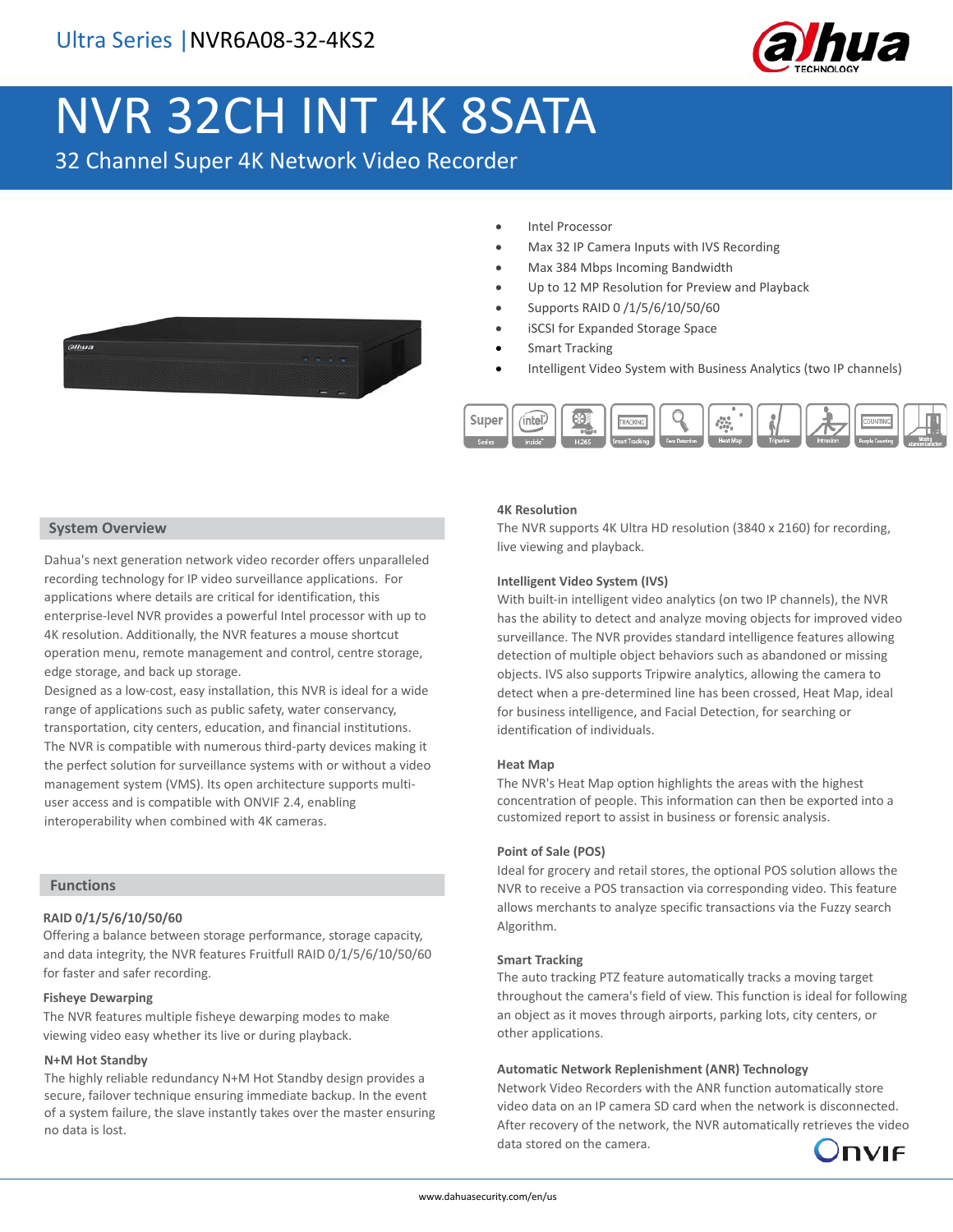# **Technical Specification**

## **System**

| Main Processor          | Intel Quad-core Processor                                                                               |  |
|-------------------------|---------------------------------------------------------------------------------------------------------|--|
| <b>Operating System</b> | Embedded LINUX                                                                                          |  |
|                         |                                                                                                         |  |
| <b>Display</b>          |                                                                                                         |  |
| Interface               | 2 HDMI (up to 3840 x 2160, Different Source),<br>1 VGA                                                  |  |
| Resolution              | $3840 \times 2160$ , $1920 \times 1080$ , $1280 \times 1024$ ,<br>$1280 \times 720$ . $1024 \times 768$ |  |
| Multi-screen<br>Display | 1st Screen: 1/4/8/9/16/25/36<br>2nd Screen: 1/4/8/9/16                                                  |  |
| OSD                     | Camera title, Time, Video loss, Camera lock,<br>Motion detection, Recording                             |  |

#### **Video Detection and Alarm**

| <b>Trigger Events</b>         | Recording, PTZ, Tour, Alarm Out, Video Push,<br>Email, FTP, Snapshot, Buzzer and Screen Tips |
|-------------------------------|----------------------------------------------------------------------------------------------|
| <b>Video Detection</b>        | Motion Detection, MD Zones: 396 (22 $\times$ 18),<br>Video Loss and Camera Blank             |
| Alarm input                   | 16 Channel, Low Level Effective, Green Terminal<br>Interface                                 |
| <b>Relay Output</b>           | 8 Channel, NO/NC Programmable, Green Terminal<br>Interface                                   |
| <b>Tracking Trigger Event</b> | Targeting, Zoom, Tracking, Recording, Snapshot,<br>Alarm. etc.                               |

# **Playback and Backup**

| Playback                 | 128 Mbps in Raid 5 Mode<br>64 Mbps in single HDD Mode                                                                                                                          |
|--------------------------|--------------------------------------------------------------------------------------------------------------------------------------------------------------------------------|
| Search Mode              | Time /Date, Alarm, MD and Exact Search (accurate<br>tosecond)                                                                                                                  |
| <b>Playback Function</b> | Play, Pause, Stop, Rewind, Fast play, Slow Play,<br>Next File, Previous File, Next Camera, Previous<br>Camera, Full Screen, Repeat, Shuffle, Backup<br>Selection, Digital Zoom |
| Backup Mode              | USB Device/Network/Internal SATA burner/eSATA<br>Device                                                                                                                        |

# **Storage**

| Internal HDD | 8 SATA III Ports, Up to 48 TB                                   |  |
|--------------|-----------------------------------------------------------------|--|
| HDD Mode     | Single, Raid 0/1/5/6/10/50/60 (Support Global<br>HDD Hot-spare) |  |
| eSATA        | 1 eSATA Port                                                    |  |

# **Auxiliary Interface**

| <b>USB</b>   | 4 USB Ports (2 USB 2.0, 2 USB 3.0)       |  |
|--------------|------------------------------------------|--|
| <b>RS232</b> | 1 Port for PC Communication and Keyboard |  |
| RS485        | 1 Port for PTZ Control                   |  |

# **Third-party Support**

| Third-party Support         | Dahua, Arecont Vision, AXIS, Bosch, Brickcom,<br>Canon, CP Plus, Dynacolor, Honeywell, Panasonic,<br>Pelco, Samsung, Sanyo, Sony, Videotec, Vivotek,<br>and more        |  |
|-----------------------------|-------------------------------------------------------------------------------------------------------------------------------------------------------------------------|--|
| <b>Audio and Video</b>      |                                                                                                                                                                         |  |
| IP Camera Input             | 32 Channel                                                                                                                                                              |  |
| Two-way Talk                | 1 Channel Input, 1 Channel Output, RCA                                                                                                                                  |  |
| Recording                   |                                                                                                                                                                         |  |
| Compression                 | H.265/H.264/MJPEG                                                                                                                                                       |  |
| Resolution                  | 12 MP, 8 MP, 6 MP, 5 MP, 4 MP, 3 MP, 1080p,<br>1.3 MP, 720p                                                                                                             |  |
| <b>Record Rate</b>          | 384 Mbps                                                                                                                                                                |  |
| <b>Bit Rate</b>             | 1 Kbps to 20 Mbps per Channel                                                                                                                                           |  |
| <b>Record Mode</b>          | Manual, Schedule (Regular, Continuous), MD<br>(Video detection: Motion Detection, Camera Blank<br>Video Loss), Alarm, Stop                                              |  |
| <b>Record Interval</b>      | 1 to 120 min (default: 60 min),<br>Pre-record: 1 to 30 sec, Post-record: 10 to 300 sec                                                                                  |  |
| <b>Network</b>              |                                                                                                                                                                         |  |
| Interface                   | 2 RJ-45 Ports (10/100/1000 Mbps)                                                                                                                                        |  |
| <b>Ethernet Port</b>        | 2 Ethernet Ports Joint Working or 2 Independent<br>1000 Mbps Ethernet Ports                                                                                             |  |
| <b>Network Function</b>     | HTTP, TCP/IP, IPv4/IPv6, UPnP, RTSP, UDP, SMTP,<br>NTP, DHCP, DNS, IP Filter, PPPoE, DDNS, FTP, Alarm<br>Server, IP Search (Support Dahua IP camera, DVR,<br>NVS, etc.) |  |
| Max. User Access            | 128 users                                                                                                                                                               |  |
| <b>Smart Phone</b>          | iPhone, iPad, Android                                                                                                                                                   |  |
| Interoperability            | ONVIF 2.4, CGI Conformant                                                                                                                                               |  |
| <b>Electrical</b>           |                                                                                                                                                                         |  |
| Power Supply                | 110 to 240 VAC, 50/60 Hz                                                                                                                                                |  |
| <b>Power Consumption</b>    | < 20 W, without HDD                                                                                                                                                     |  |
| <b>Environmental</b>        |                                                                                                                                                                         |  |
| <b>Operating Conditions</b> | -10°C to +55°C (+14°F to +131°F), 86 to 106 kpa                                                                                                                         |  |
| <b>Storage Conditions</b>   | -20°C to +70°C (-4°F to +158°F), 0 to 90% RH                                                                                                                            |  |